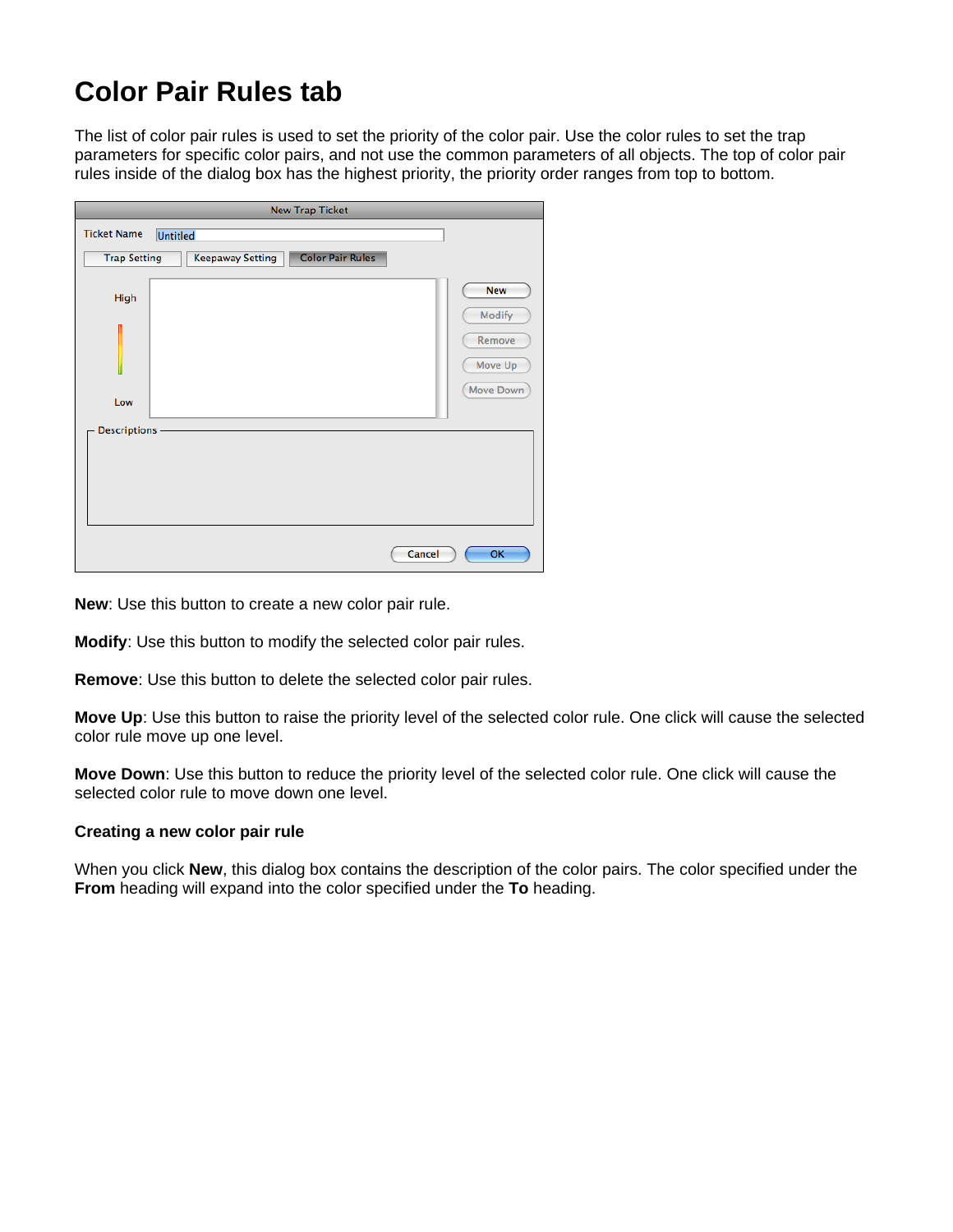| Trap Ticket (Untitled) : New Color Pair Rule |                    |                 |                                       |  |
|----------------------------------------------|--------------------|-----------------|---------------------------------------|--|
| Color Pairs -                                |                    |                 |                                       |  |
|                                              | From               |                 | To                                    |  |
| <b>Color Type</b>                            | Any Color          | ÷               | ÷<br><b>Any Color</b>                 |  |
| <b>Ink Name</b>                              | All                | $\frac{A}{\pi}$ | ÷<br>All                              |  |
| <b>Densities</b>                             | Ink at 100%        |                 | Ink at 100%                           |  |
|                                              | Other Inks at 0%   |                 | Other Inks at 0%                      |  |
|                                              |                    |                 |                                       |  |
| <b>Normal Trap</b>                           |                    |                 | Keepaway                              |  |
| <b>Trap Action</b>                           | ÷<br><b>Expert</b> |                 | ÷<br><b>Keepaway Action</b><br>Expert |  |
| <b>Trap Widh</b>                             | $0.071$ mm         |                 | $0.071$ mm<br>Keepaway Width          |  |
| 100<br>$\%$<br><b>Trap Color Opacity</b>     |                    |                 |                                       |  |
| Trap Shape -                                 |                    |                 | Trap Shape -                          |  |
| <b>Scissor</b>                               | ÷<br>On Edge       |                 | ÷<br>On Edge<br><b>Scissor</b>        |  |
| <b>End Shape</b>                             | ÷<br>Square        |                 | ÷<br><b>Miter</b><br>Corners          |  |
| <b>Corners</b>                               | ÷<br><b>Miter</b>  |                 | 4                                     |  |
| <b>Miter Limit</b>                           | 4                  |                 | <b>Miter Limit</b>                    |  |
|                                              |                    |                 | Cancel<br>OK                          |  |

| <b>Color Type</b>                                                                                       | Any Color: All colors that are used in the document                                                                                                                                                                                             |  |  |  |
|---------------------------------------------------------------------------------------------------------|-------------------------------------------------------------------------------------------------------------------------------------------------------------------------------------------------------------------------------------------------|--|--|--|
|                                                                                                         | Process Color: The colors used in the document that are composed with<br><b>CMYK</b> inks                                                                                                                                                       |  |  |  |
|                                                                                                         | Spot Color: Pantone, DIC, Toyo, and custom spot color in the document                                                                                                                                                                           |  |  |  |
|                                                                                                         | Image: Any continuous tone or raster images                                                                                                                                                                                                     |  |  |  |
|                                                                                                         | Gradient: Any objects with gradient effect in the document                                                                                                                                                                                      |  |  |  |
|                                                                                                         | <b>Empty Background:</b> The empty objects in the document will implement<br>keepaway trapping.                                                                                                                                                 |  |  |  |
|                                                                                                         | Registration Color: Objects composed of all inks used in the job                                                                                                                                                                                |  |  |  |
|                                                                                                         | <b>Opaque Ink:</b> The object that contains at least one opaque ink                                                                                                                                                                             |  |  |  |
| <b>Ink Name</b><br>When the selected ink type is<br>spot ink, the ink name option<br>will be available. | This color rule can take effect only on the specified color, not all default<br>colors.                                                                                                                                                         |  |  |  |
| <b>Densities</b>                                                                                        | Ink at 100%                                                                                                                                                                                                                                     |  |  |  |
| When the selected ink type is<br>process ink or spot ink, the<br>densities option will be<br>available. | If this option is selected, the current color pair rules can take effect only on<br>an object that has an ink percentage of 100%. If this option is not<br>selected, the current color pair rules will affect objects of any ink<br>percentage. |  |  |  |
|                                                                                                         | Other Inks at 0%                                                                                                                                                                                                                                |  |  |  |
|                                                                                                         | If this option is selected, then the current color pair rules can take effect<br>only on an object without other inks. If this option is not selected, the<br>current color pair rules also can work on an object with other inks.              |  |  |  |